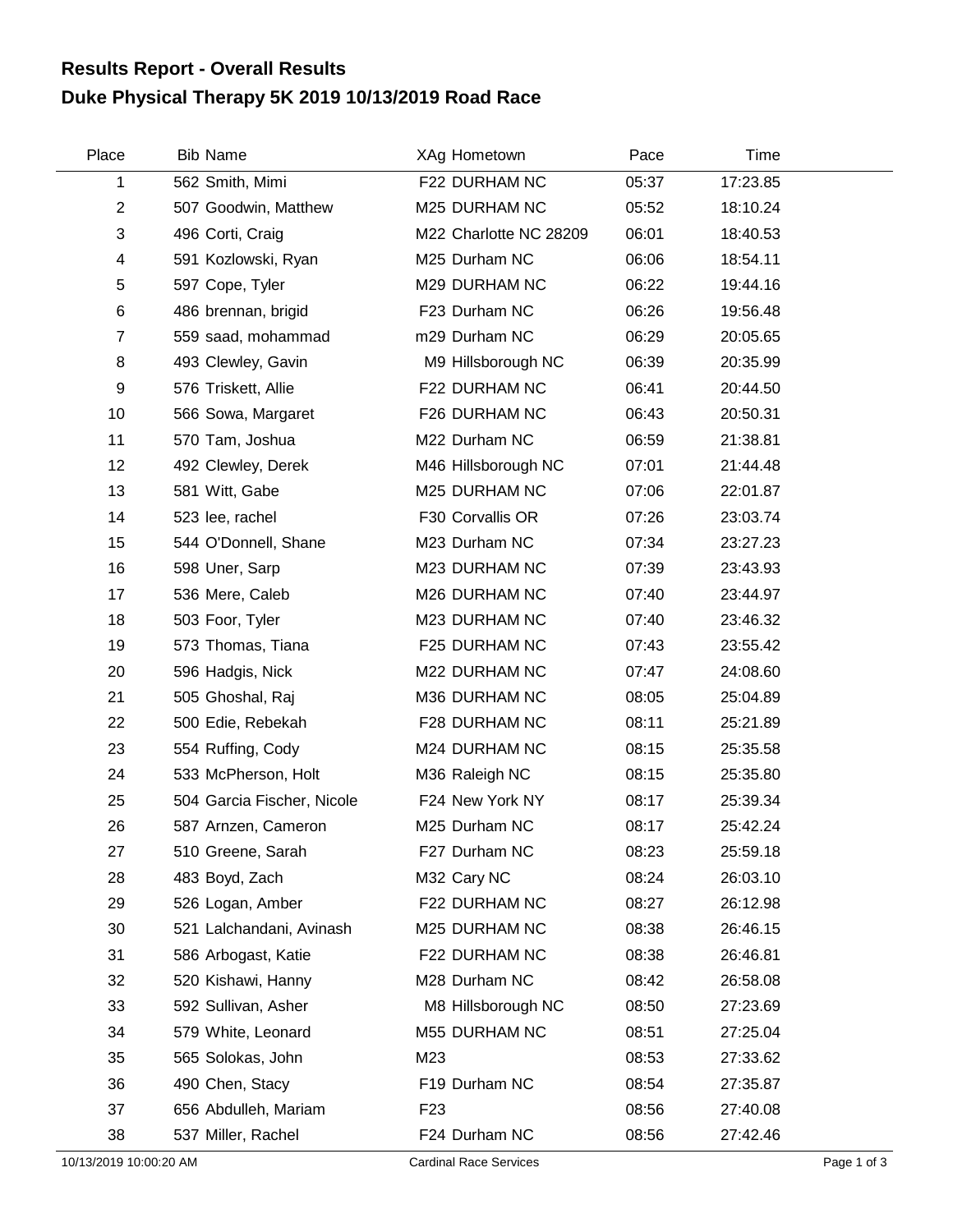| Place | <b>Bib Name</b>           | XAg Hometown        | Pace  | Time     |  |
|-------|---------------------------|---------------------|-------|----------|--|
| 39    | 541 Myers, James          | M8 Hillsborough NC  | 08:58 | 27:48.63 |  |
| 40    | 542 Myers, Katie          | F40 Hillsborough NC | 08:58 | 27:49.17 |  |
| 41    | 548 Paz, Tatiana          | F24 DURHAM NC       | 09:04 | 28:05.42 |  |
| 42    | 512 Guerrero, Andres      | M24                 | 09:04 | 28:07.14 |  |
| 43    | 527 Losensky, Michael     | M24 Durham NC       | 09:06 | 28:13.41 |  |
| 44    | 553 Rowland, Erin         | F <sub>22</sub>     | 09:07 | 28:14.98 |  |
| 45    | 539 Moyer, Greta          | F21 Durham NC       | 09:07 | 28:16.38 |  |
| 46    | 479 Balan, Ramesh         | M49 DURHAM NC       | 09:08 | 28:19.03 |  |
| 47    | 516 Heffron, Lindsay      | F23 Durham NC       | 09:09 | 28:21.28 |  |
| 48    | 545 Ortega, Claudia       | F35 Chapel Hill NC  | 09:09 | 28:21.43 |  |
| 49    | 476 Anderson, Nancy Lynne | F50 Hillsborough NC | 09:14 | 28:37.57 |  |
| 50    | 546 O'Shaughnessy, Kelly  | F22 Durham NC       | 09:15 | 28:40.06 |  |
| 51    | 532 McLaughlin, Judy      | F56 Longmont CO     | 09:20 | 28:55.69 |  |
| 52    | 531 McLaughlin, Jessie    | F23 DURHAM NC       | 09:20 | 28:55.73 |  |
| 53    | 590 Bell, Mary Rose       | F18 Alexandria VA   | 09:21 | 28:57.95 |  |
| 54    | 560 Silveyra, Patricia    | F38 Durham NC       | 09:22 | 29:01.48 |  |
| 55    | 549 Phelps, Colton        | M25 DURHAM NC       | 09:26 | 29:14.54 |  |
| 56    | 652 Robinson, Lucy        | F4 Durham NC        | 09:27 | 29:16.16 |  |
| 57    | 572 Taylor, Marcus        | M23 Durham NC       | 09:27 | 29:17.54 |  |
| 58    | 482 Bell, Colin           | M24 DURHAM NC       | 09:27 | 29:17.94 |  |
| 59    | 568 Stephenson, Merrie    | F28 Durham NC       | 09:29 | 29:23.35 |  |
| 60    | 571 Tavino, Maddie        | F22 DURHAM NC       | 09:30 | 29:27.86 |  |
| 61    | 569 Suggs, Grace          | F23 DURHAM NC       | 09:31 | 29:31.48 |  |
| 62    | 552 Rajaraman, Gayathri   | F47 DURHAM NC       | 09:38 | 29:52.89 |  |
| 63    | 506 Goodman, Tom          | M36 Raleigh NC      | 09:53 | 30:38.12 |  |
| 64    | 495 Connell, Emma         | F23 DURHAM NC       | 09:59 | 30:56.13 |  |
| 65    | 584 Wurmitzer, Gabi       | F39 Durham NC       | 10:13 | 31:40.05 |  |
| 66    | 494 Compton, Layne        | F23 Durham NC       | 10:40 | 33:04.79 |  |
| 67    | 574 Timmick, Brenna       | F30 Durham NC       | 10:50 | 33:36.25 |  |
| 68    | 575 Timmick, Jeff         | M31 Durham NC       | 10:50 | 33:36.26 |  |
| 69    | 513 Guymon, Eve           | F31 Durham NC       | 10:54 | 33:47.27 |  |
| 70    | 655 Wickware, Christopher | M24 DURHAM NC       | 11:23 | 35:15.77 |  |
| 71    | 654 Sener, Petek          | F23 DURHAM NC       | 11:23 | 35:15.88 |  |
| 72    | 540 Mullen, Tyler         | M23 DURHAM NC       | 11:28 | 35:32.40 |  |
| 73    | 481 batchelor, sara       | F26 Durham NC       | 11:54 | 36:54.10 |  |
| 74    | 550 Pruitt, Nailah        | F23 Durham NC       | 11:55 | 36:55.11 |  |
| 75    | 498 Dahn, Temple          | F22 Durham NC       | 11:57 | 37:01.31 |  |
| 76    | 515 Harvey, Olivia        | F26 DURHAM NC       | 11:57 | 37:01.70 |  |
| 77    | 595 Silvera, Charlotte    | F10 Charlotte NC    | 12:38 | 39:08.57 |  |
| 78    | 594 Silvera, Stephen      | M38 Charlotte NC    | 12:39 | 39:14.27 |  |
| 79    | 488 Burri, Sabrina        | F23 DURHAM NC       | 12:50 | 39:46.33 |  |